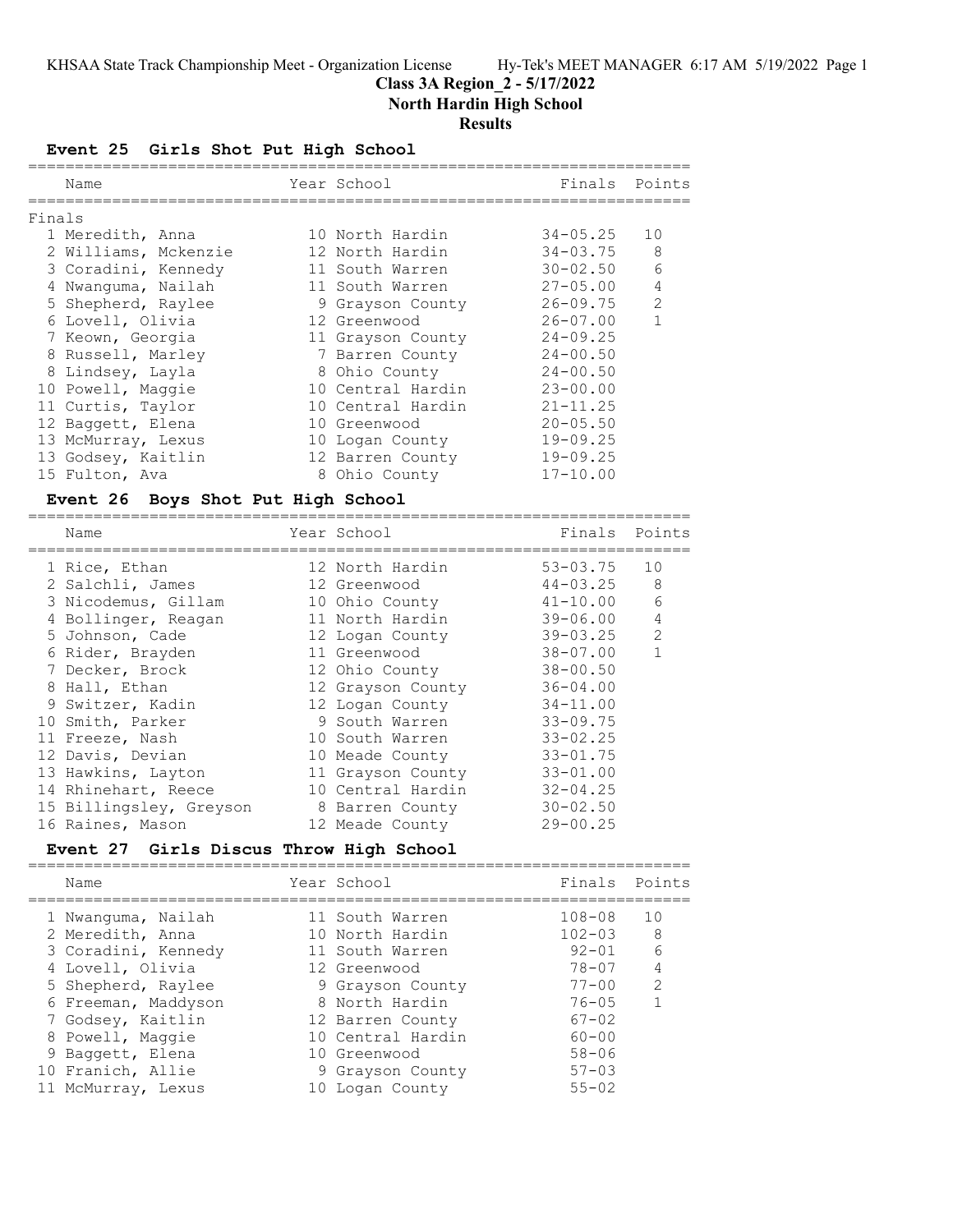**Class 3A Region\_2 - 5/17/2022**

**North Hardin High School**

#### **Results**

### **....Event 27 Girls Discus Throw High School**

| 12 Laudermilt, Emily | 10 Central Hardin | $53 - 03$ |
|----------------------|-------------------|-----------|
| 13 Lindsey, Layla    | 8 Ohio County     | $52 - 03$ |
| 14 Fulton, Ava       | 8 Ohio County     | $51 - 05$ |

#### **Event 28 Boys Discus Throw High School**

======================================================================= Name **The School School** Finals Points ======================================================================= 1 Rice, Ethan 12 North Hardin 186-00 10 2 Salchli, James 12 Greenwood 130-02 8 3 Taylor, Demoni 11 North Hardin 124-03 6 4 Nicodemus, Gillam 10 Ohio County 108-05 4 5 Rhinehart, Reece 10 Central Hardin 104-07 2 6 Johnson, Cade 12 Logan County 102-02 1 7 Morgan, Will 11 Greenwood 101-03 8 Hawkins, Layton 11 Grayson County 98-02 9 Decker, Brock 12 Ohio County J98-02 10 Madison, Clay 11 Barren County 96-09 11 Freeze, Nash 10 South Warren 85-08

| 12 Raines, Mason  | 12 Meade County   | $82 - 08$  |
|-------------------|-------------------|------------|
| 13 Switzer, Kadin | 12 Logan County   | $79 - 08$  |
| 14 Bell, Kaden    | 10 South Warren   | $J79 - 08$ |
| 15 Hall, Ethan    | 12 Grayson County | $78 - 02$  |
| 16 Collins, Chip  | 11 Central Hardin | $73 - 01$  |
| 17 Muse, Tristen  | 8 Barren County   | $70 - 09$  |

### **Event 29 Girls Long Jump High School**

| Name                    | Year School       | Finals Points |                |
|-------------------------|-------------------|---------------|----------------|
| 1 Barnes, Destiny       | 11 North Hardin   | 15-09.50      | 10             |
| 2 McNeilly, Serena      | 11 Central Hardin | $15 - 07.00$  | 8              |
| 3 Schneider, Alexandria | 12 Ohio County    | $15 - 03.00$  | 6              |
| 4 Owen, Skylar          | 12 Barren County  | 15-01.75      | $\overline{4}$ |
| 5 Allen, Mayzuri        | 12 North Hardin   | 14-11.00      | 2              |
| 6 Degehart, Addie       | 8 South Warren    | $14 - 09.75$  | $\mathbf{1}$   |
| 7 Decker, Madison       | 12 Ohio County    | $14 - 04.00$  |                |
| 8 Loiars, Emma          | 12 Greenwood      | $13 - 10.25$  |                |
| 9 Akangbe, Tobi         | 10 South Warren   | $13 - 08.00$  |                |
| 10 DePoyster, Rebecca   | 10 Grayson County | $13 - 05.00$  |                |
| 11 Jessie, Kaylee       | 10 Grayson County | $13 - 04.50$  |                |
| 12 White, Kassidy       | 10 Barren County  | $13 - 00.75$  |                |
| 13 Woods, Bailee        | 12 Bowling Green  | $12 - 11.25$  |                |
| 14 Powell, Maggie       | 10 Central Hardin | $12 - 08.50$  |                |
| 15 Bryant, Chapel       | 12 Greenwood      | $J12 - 08.50$ |                |
| 16 Dreitzler, Christine | 11 Meade County   | $12 - 02.50$  |                |
| 17 Evans, Aubreanna     | 10 Logan County   | $12 - 02.00$  |                |
| 18 Collins, Bristol     | 9 Meade County    | $11 - 08.00$  |                |

### **Event 30 Boys Long Jump High School**

| Name                 | Year School |                   | Finals Points |  |
|----------------------|-------------|-------------------|---------------|--|
| 1 Rucker, Dontae     |             | 11 Bowling Green  | 20-06 00      |  |
| 2 Baumgardner, Caleb |             | 12 Central Hardin | 20-03 75      |  |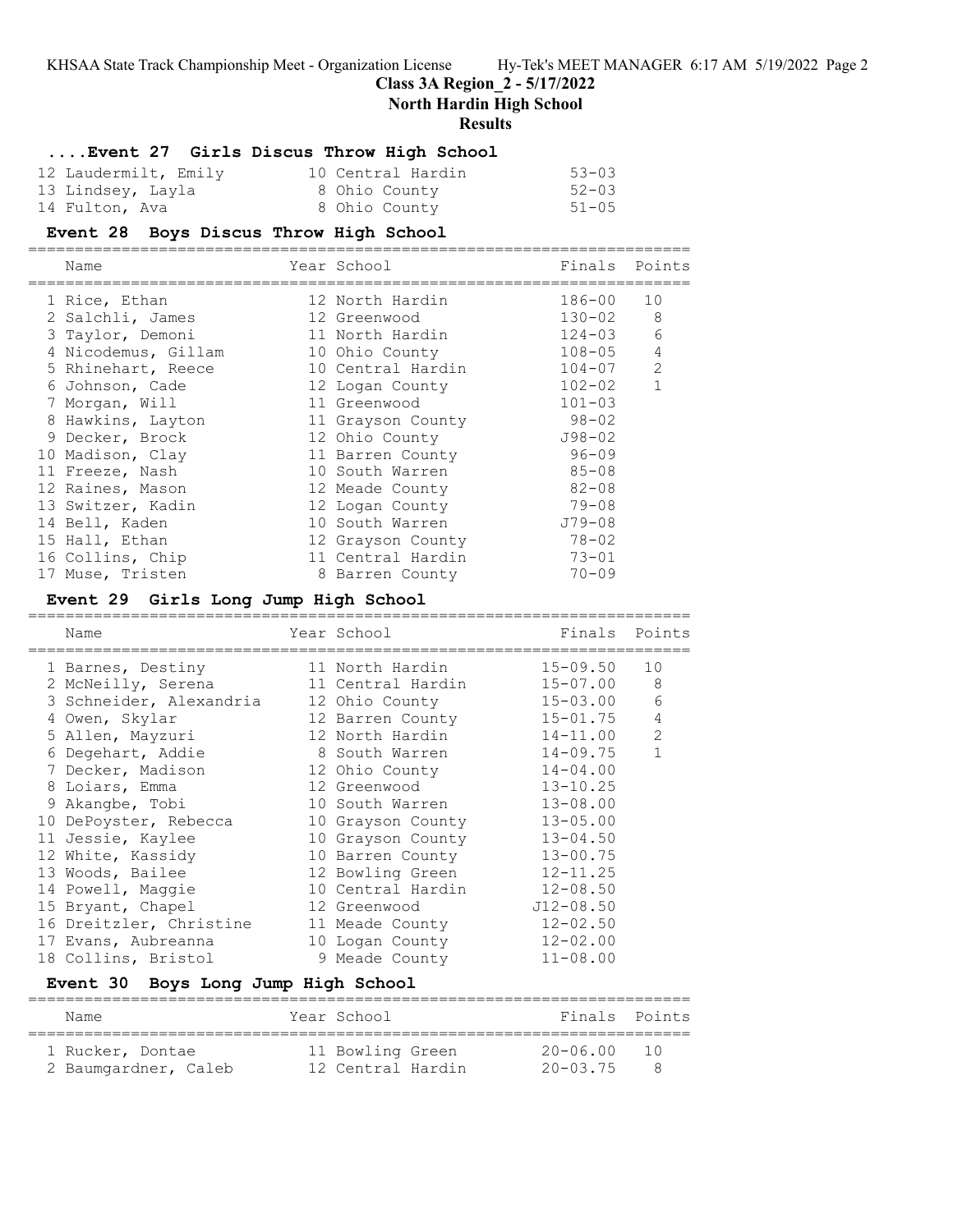**Class 3A Region\_2 - 5/17/2022**

**North Hardin High School**

## **Results**

|  | Event 30 Boys Long Jump High School |                   |               |                |
|--|-------------------------------------|-------------------|---------------|----------------|
|  | 3 Holloway, Hunter                  | 9 Logan County    | $19 - 09.50$  | 6              |
|  | 4 Boykins, Shaun                    | 10 North Hardin   | $19 - 03.00$  | 4              |
|  | 5 Harding, Dyse                     | 11 North Hardin   | $19 - 00.00$  | $\overline{2}$ |
|  | 6 Southard, Luke                    | 12 Ohio County    | $18 - 11.00$  | $\mathbf{1}$   |
|  | 7 Vessels, Timothy                  | 8 Meade County    | $18 - 09.00$  |                |
|  | 8 Shoemaker, Bailey                 | 10 South Warren   | $18 - 06.50$  |                |
|  | 9 Crume, Jackson                    | 11 Grayson County | $18 - 04.00$  |                |
|  | 10 Hunter, Jon                      | 10 Bowling Green  | $18 - 00.00$  |                |
|  | 11 Stewart, Elmo                    | 10 Greenwood      | $17 - 04.00$  |                |
|  | 12 Fortner, Jay                     | 11 Meade County   | $17 - 03.75$  |                |
|  | 13 Rhodes, Samuel                   | 11 Ohio County    | $17 - 01.50$  |                |
|  | 14 Browning, Baylor                 | 7 Barren County   | $16 - 09.00$  |                |
|  | 15 Bell, Avrin                      | 12 South Warren   | $16 - 06.00$  |                |
|  | 16 Arqueta, Alex                    | 11 Central Hardin | $16 - 00.00$  |                |
|  | 17 Byrd, Jordan                     | 8 Greenwood       | $J16 - 00.00$ |                |
|  | 18 Carnes, Braxton                  | 8 Barren County   | $15 - 05.00$  |                |
|  | 19 Romero, Raul                     | 9 Grayson County  | $13 - 09.00$  |                |
|  |                                     |                   |               |                |

#### **Event 31 Girls Triple Jump High School** =======================================================================

| Name                    | Year School       | Finals       | Points        |
|-------------------------|-------------------|--------------|---------------|
| 1 McNeilly, Serena      | 11 Central Hardin | $34 - 02.00$ | 10            |
| 2 Barnes, Destiny       | 11 North Hardin   | $34 - 01.75$ | 8             |
| 3 Schneider, Alexandria | 12 Ohio County    | $32 - 06.75$ | 6             |
| 4 Lee, Jayanna          | 12 North Hardin   | $32 - 00.75$ | 4             |
| 5 Woods, Bailee         | 12 Bowling Green  | $32 - 00.50$ | $\mathcal{L}$ |
| 6 Overbay, Ashley       | 9 South Warren    | $29 - 10.75$ |               |
| 7 Jessie, Kaylee        | 10 Grayson County | $29 - 06.00$ |               |
| 8 Calvert, Caroline     | 11 South Warren   | $29 - 02.00$ |               |
| 9 Wheeler, Laney        | 9 Barren County   | $28 - 01.75$ |               |
| 10 Poole, Addison       | 9 Meade County    | $27 - 03.00$ |               |
| 11 Seibert, Maycee      | 9 Grayson County  | $25 - 03.00$ |               |
| 12 Cummings, MacKenzie  | 9 Barren County   | $24 - 08.00$ |               |

## **Event 32 Boys Triple Jump High School**

| Name                | Year School       | Finals        | Points         |
|---------------------|-------------------|---------------|----------------|
| 1 Barlow, Easton    | 10 Bowling Green  | $43 - 07.25$  | 10             |
| 2 Hunter, Jon       | 10 Bowling Green  | $43 - 03.00$  | 8              |
| 3 Lowery, Zain      | 9 Central Hardin  | 42-04.00      | 6              |
| 4 Bell, Avrin       | 12 South Warren   | $41 - 09.50$  | $\overline{4}$ |
| 5 Gregory, Dontrell | 12 North Hardin   | $41 - 07.00$  | 2              |
| 6 Gosa, Isaiah      | 11 North Hardin   | $40 - 06.00$  |                |
| 7 Howard, Lofton    | 11 Greenwood      | $38 - 09.50$  |                |
| 8 Stewart, Elmo     | 10 Greenwood      | $J38 - 09.50$ |                |
| 9 Crume, Jackson    | 11 Grayson County | $35 - 04.00$  |                |
| 10 Davidson, Riley  | 11 South Warren   | $35 - 01.25$  |                |
| 11 Kaiser, Ethan    | 9 Meade County    | $33 - 11.00$  |                |
| 12 Nguyen, Wyatt    | 10 Central Hardin | $32 - 03.00$  |                |
| 13 Dahl, Chad       | 10 Meade County   | $31 - 08.50$  |                |
| 14 Romero, Raul     | 9 Grayson County  | $29 - 01.00$  |                |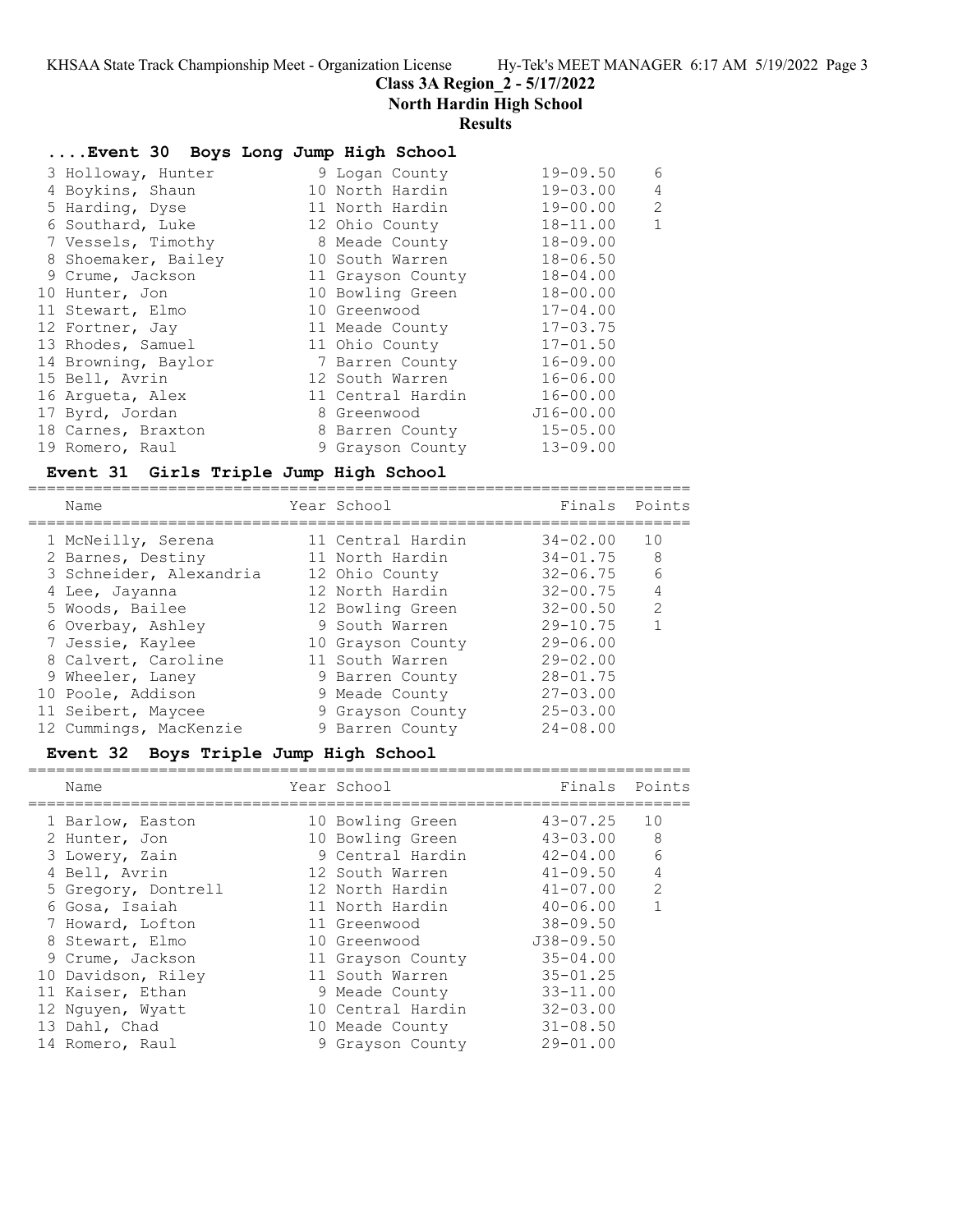# **Class 3A Region\_2 - 5/17/2022**

**North Hardin High School**

# **Results**

# **Event 33 Girls High Jump High School**

| Name                                          | Year School                                     | Finals       | Points         |
|-----------------------------------------------|-------------------------------------------------|--------------|----------------|
| 1 McNeilly, Serena                            | 11 Central Hardin                               | $5 - 00.00$  | 10             |
| 2 Allen, Mayzuri                              | 12 North Hardin                                 | $4 - 08.00$  | $\,8\,$        |
| 3 Keenan, Embry                               | 12 North Hardin                                 | $J4 - 08.00$ | 6              |
| 4 Elrod, Zoie                                 | 8 South Warren                                  | $J4 - 08.00$ | $\mathfrak{Z}$ |
| 4 Roemer, Addison                             | 9 Barren County                                 | $J4 - 08.00$ | 3              |
| 6 Smith, Ellie                                | 11 Barren County                                | J4-08.00     | 0.50           |
| 6 Wiles, Hannah                               | 9 Greenwood                                     | $J4 - 08.00$ | 0.50           |
| 8 Witt, Keara                                 | 10 Meade County                                 | $J4 - 08.00$ |                |
| 9 Witt, Lauren                                | 10 Meade County                                 | 4-06.00      |                |
| 10 Darst, Chloee                              | 10 Grayson County                               | $J4 - 06.00$ |                |
| 11 Loiars, Emma                               | 12 Greenwood                                    | $4 - 04.00$  |                |
| 12 Williams, Mallory                          | 9 South Warren                                  | $4 - 02.00$  |                |
| 13 Powell, Emma                               | 12 Central Hardin                               | $J4 - 02.00$ |                |
| 14 Powell, Ella                               | 10 Bowling Green                                | $J4 - 02.00$ |                |
| 15 Gledhill, Tara                             | 11 Ohio County                                  | $4 - 00.00$  |                |
| Boys High Jump High School<br><b>Event 34</b> |                                                 |              |                |
| ======================<br>Name                | ================================<br>Year School | Finals       | Points         |
| 1 Sealey, Devin                               | 11 North Hardin                                 | $6 - 06.00$  | 10             |
| 2 Ogles, Taylor                               | 11 Barren County                                | $6 - 04.00$  | $\,8\,$        |
| 3 Holloway, Hunter                            | 9 Logan County                                  | $6 - 00.00$  | 6              |
| 4 Durkee, Hunter                              | 12 Greenwood                                    | $J6 - 00.00$ | $\mathsf 3$    |
| 4 Baumgardner, Caleb                          | 12 Central Hardin                               | $J6 - 00.00$ | 3              |
| 6 Southard, Luke                              | 12 Ohio County                                  | $5 - 10.00$  | $\mathbf{1}$   |
| 7 Rayno, Ryan                                 | 11 Logan County                                 | $J5 - 10.00$ |                |
| 7 Barlow, Easton                              | 10 Bowling Green                                | $J5 - 10.00$ |                |
| 9 Southard, Isaac                             | 12 Ohio County                                  | $5 - 08.00$  |                |
| 9 Howard, Lofton                              | 11 Greenwood                                    | $5 - 08.00$  |                |
| 11 Davidson, Riley                            | 11 South Warren                                 | $J5 - 08.00$ |                |
| 12 Glass, Harley                              | 12 Barren County                                | $J5 - 08.00$ |                |
| 13 Rankin, Timothy                            | 9 Meade County                                  | $5 - 04.00$  |                |
| 14 Gibson, Dylan                              | 11 Grayson County                               | $J5 - 04.00$ |                |
| 15 Bridges, De'Shawn                          | 10 South Warren                                 | $5 - 02.00$  |                |
| 16 Beasley, Joshua                            | 8 Grayson County                                | $J5 - 02.00$ |                |
| -- Gregory, Dontrell                          | 12 North Hardin                                 | NH           |                |
| -- Dew, Drake                                 | 9 Bowling Green                                 | ΝH           |                |
| -- Holbrook, Seth                             | 12 Central Hardin                               | ΝH           |                |
|                                               |                                                 |              |                |

## **Event 35 Girls Pole Vault High School**

|  | Name                  | Year School      | Finals Points |               |
|--|-----------------------|------------------|---------------|---------------|
|  | 1 Brooks, Makayla     | 12 Barren County | $8 - 00.00$   | 10            |
|  | 2 Shock, Mikaela      | 12 North Hardin  | $J8 - 00.00$  | 8             |
|  | 3 Peterson, Jessica   | 11 Greenwood     | $7 - 06.00$   | 5             |
|  | 3 Reed, Olivia        | 10 Greenwood     | $7 - 06.00$   | 5             |
|  | 5 Hayes, Amelia       | 9 Grayson County | $J7 - 06.00$  | $\mathcal{L}$ |
|  | 6 Goebel, Sara        | 11 North Hardin  | $7 - 00.00$   |               |
|  | 7 Pennington, Abigail | 9 Grayson County | $J7 - 00.00$  |               |
|  | 8 Calvert, Caroline   | 11 South Warren  | $5 - 06.00$   |               |
|  | 9 Fanning, Lilly      | 10 South Warren  | $5 - 00.00$   |               |
|  |                       |                  |               |               |